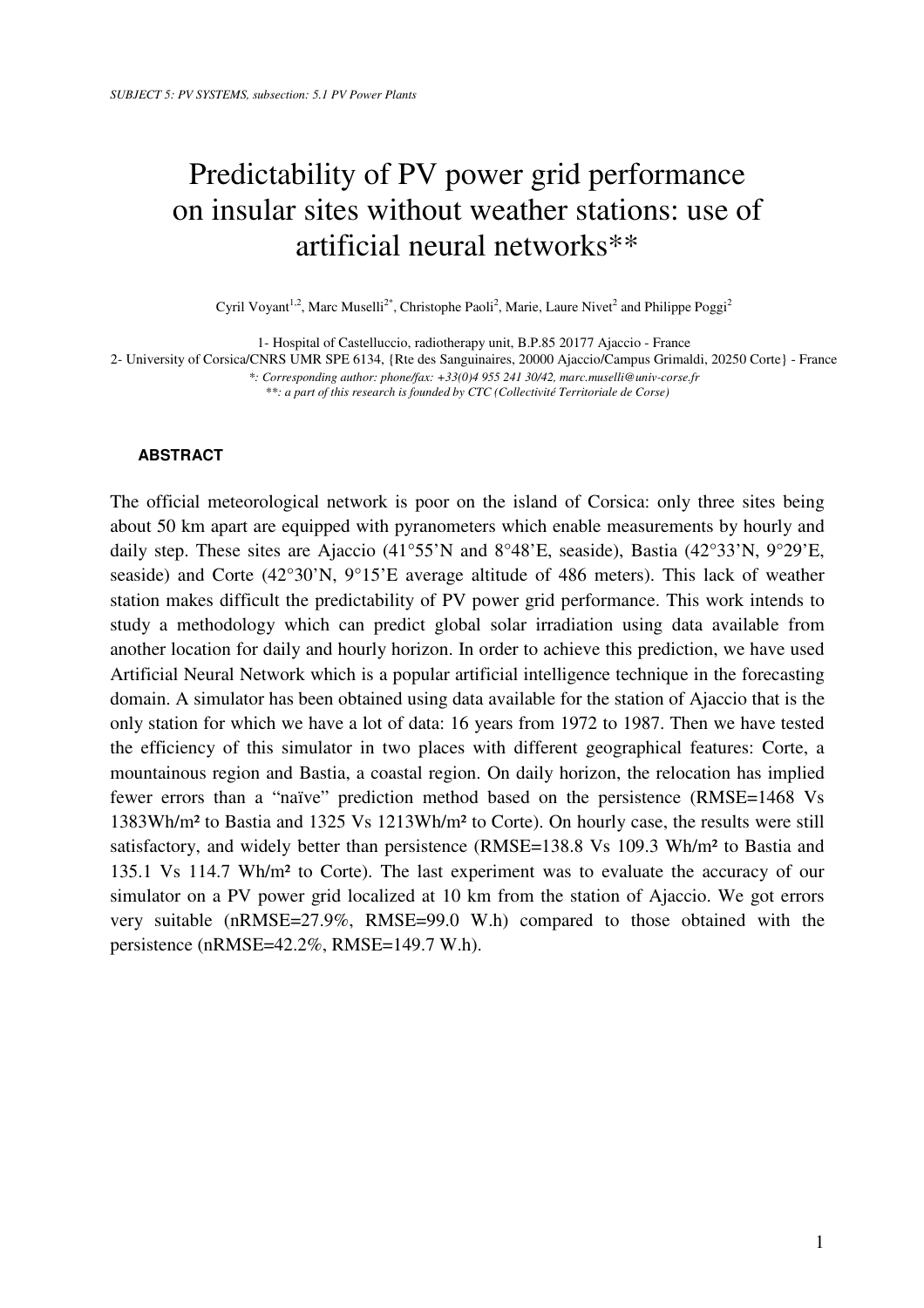# **1. Presentation and issue**

We present the results of the prediction of global radiation using Artificial Neural Networks (ANN) which are a popular artificial intelligence technique in the forecasting domain [1]. Inspired by biological neural networks, researchers in a number of scientific disciplines are designing ANNs to solve a variety of problems in decision making, optimization, control and obviously prediction [2-3]. In this context, our aim was to answer to the following question: Can we design an ANN of a site for which there is a lot of solar radiation data available and use this ANN to predict a PV power grid performance of another site? We tried to answer to this question with sites located on the island of Corsica (France). The island is characterized by a Mediterranean climate and a hilly terrain. The official meteorological network (from the French Meteorological Organization) is very poor: only three sites being about 50 km apart are equipped with pyranometers and enable measurements by hourly and daily step. These sites are Ajaccio (41°55'N and 8°48'E, seaside), Bastia (42°33'N, 9°29'E, seaside) and Corte (42°30'N, 9°15'E average altitude of 486 meters). In this study, we focus on the prediction of global solar irradiation on a horizontal plane for daily and hourly horizon. These time steps have been chosen according to the electricity supplier (EDF: Electricité De France) who is interested in the estimation of the fossil fuel saving. It is very important for a remote site where electrification can be problematic [4], and for quantifying the solar potential available. Indeed, this is very important both for the power plant implementation and for sizing of PV array. Solar radiation has been measured for a long time, but even today there are many unknown characteristics of its behavior. So, it seems appropriate to develop a prediction methodology using the data available in another location in order to overcome the lack of weather station and the demand for renewable energy source on the island.

## **2. Physical phenomena**

There are two approaches that allow quantifying solar radiation: the "physical modeling" based on physical process occurring in the atmosphere and influencing solar radiation [5], and the "statistic solar climatology" mainly based on time series analysis [5]. We have chosen to combine these two methods to improve the quality of prediction. In this work, we have used the physical phenomena in an attempt to overcome the seasonality of the resource. When studying the solar energy on the earth's surface with time series, habitually the non-stationarity perturbs the quality of prediction. Often it's necessary to apprehend the periodic phenomenon [6,7]. In daily case, there is seasonality with annual period, and in the hourly case there is in addition daily phenomenon. We can use the extraterrestrial global horizontal irradiance as stationarization setting. The deterministic component of the series is thus reduced, leaving more important place to the stochastic part (cloud cover). We chose a multiplicative pattern and we stationarize the time series by using the extra-terrestrial irradiation. We divide the time series by the coefficient of extraterrestrial insolation. In the hourly case, the Earth's rotation adds a new periodic component. The solar altitude angle can be easily linked to the number of photon interacting on a horizontal surface at ground level (day light). In a first approximation, it can be considered as directly proportional to the energy received. It is why we have chosen to remove the periodicity (annual and daily) dividing the time series by the coefficient of extraterrestrial insolation, but also by the sinus of the solar height. These two treatments (hourly and daily) have been used designing an ANN in order to predict the global radiation on horizontal plane.

#### **3. Solar Radiation Prediction for a site without experimental data measured**

ANNs are capable of capturing the characteristics of any phenomenon with a good degree of accuracy. This technology often offers an alternative to traditional physical-based models, and excels at uncovering relationships in data. It is also a powerful non-linear estimator which is recommended when the functional form between input-output is unknown or it is not well understood. The main difficulties using the ANN technology are to have enough data (number of learning elements), to be sure of the data quality and to find the best architecture of ANN. Following the literature [8], we designed and optimized a Multi-Layer Perceptron (MLP) network which is the most used of the ANN architectures. Solar radiation data from 1972 to 1987 have been used for training and testing the MLP. 80% of the data available were used to train the MLP and 20% to test the MLP. We used the Matlab software to establish our network which has 8 entries, 3 hidden neurons and 1 output. These 8 entries are the 8 previous hourly measures considered (t, t-1, t-2,  $\dots$ , t-7) of global solar irradiation (Wh/m²) and the output is the measure to predict for the next hour (t+1). In daily case, hours are replaced by days. We obtained good results with a prediction and a learning done on the same site: nRMSE less than 20.3% in daily horizon, 19.5% for hourly horizon and 16 years of learning. We want to use this ANN, trained successfully on site with lots of data available (Ajaccio), to estimate the insolation on a site which has no meteorological station and therefore no measure history. Many studies have tested this kind of prediction [1,9], often by establishing a regression of parameters like latitude, longitude, altitude, days of the year, etc. Their methodology doesn't use the time series property and therefore doesn't allow predicting the stochastic cloud cover but only an insolation average. As we developed above, in addition to the data of Ajaccio, we have two meteorological stations: one in Corte (mountain location) and the other one in Bastia (coastal location). In order to give a first answer to the question of the training relocation feasibility, we proposed to test both in Bastia and Corte, three models of prediction. In the case A, we use the PMC trained with data from Ajaccio (16 years from 1972 to 1987). In the case B, we use the PMC trained with data from the selected place. We have 5 years of data in Corte (from 2002 to 2006) and also 5 years in Bastia (from 1991 to 1995). And in the case C, we use a "naïve" prediction method based on the persistence. The following tables present our results for a full year (1996 for Bastia and 2007 for Corte) of global horizontal irradiance prediction by daily (Table 1) and hourly step (Table 2).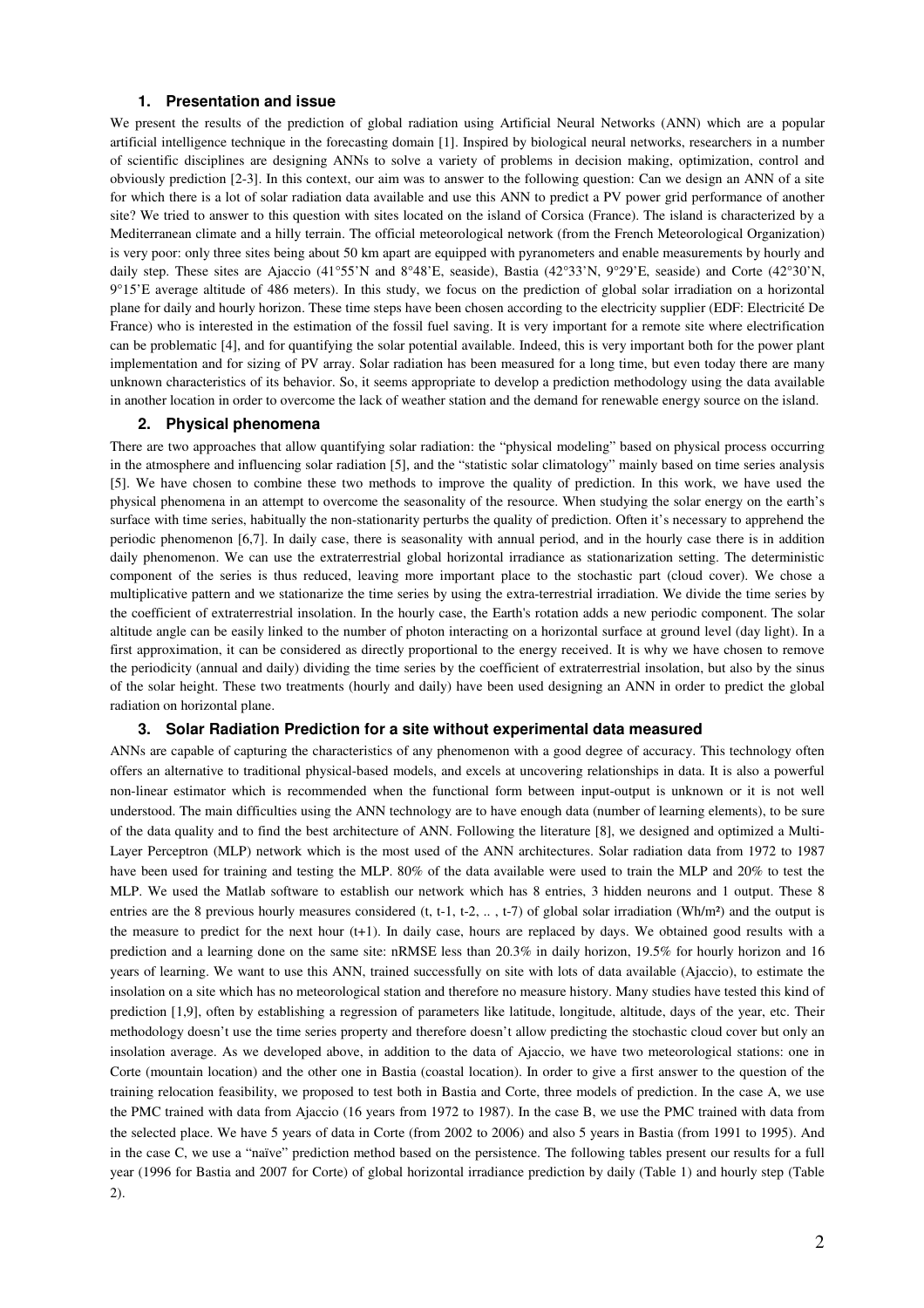| <b>Forecast Location</b> | <b>Techniques of Prediction</b> | RMSE (Wh/m <sup>2</sup> ) / NRMSE (%) $\pm$ IC95 | $\bf CC$ |
|--------------------------|---------------------------------|--------------------------------------------------|----------|
| Bastia (year 1996)       | Ajaccio $(A)$                   | $29.19\pm0.13$<br>1383 /                         | 0.842    |
|                          | Bastia (B)                      | $27.51 \pm 0.2$<br>1288 /                        | 0.842    |
|                          | Persistence $(C)$               | 1468 / 31.4                                      | 0.807    |
| Corte (year 2007)        | Ajaccio $(A)$                   | $25.88 \pm 0.17$<br>$1213 \t/$                   | 0.887    |
|                          | $\text{Corte}$ (B)              | $1112 \quad / \quad 23.73 \pm 0.15$              | 0.887    |
|                          | Persistence $(C)$               | 28.3<br>$1325 \t/$                               | 0.844    |

## **Table 1: Comparison of the 3 techniques of prediction for the daily forecast: horizon 1 day**

On the table 1, as we could imagine, the training location has modified the quality of the prediction (error represented by Root Mean Square Error with Interval Confidence 95%, Normalised Root Mean Square Error and Correlation Coefficient). Even it's difficult to compare the Corte and Bastia prediction (the years of forecasting are not the same), we see that the relocation is partly compensated by the large period of learning available at Ajaccio (16 years). However, the relocation of learning implies fewer errors than the "naïve" predictor (RMSE=1468 Vs 1383Wh/m² to Bastia and 1325 Vs 1213Wh/m² to Corte). Also, the results of correlation coefficient do not show significant differences between cases A and B. Whatever the learning location, the Corte global radiation is more predictable than Bastia ones, which combines a particular hydrography and orography.

| <b>Forecast Location</b>                                                                 | <b>Techniques of Prediction</b> | RMSE (Wh/m <sup>2</sup> ) / NRMSE (%) $\pm$ IC95 | $_{\rm CC}$ |  |
|------------------------------------------------------------------------------------------|---------------------------------|--------------------------------------------------|-------------|--|
| Bastia (year 1996)                                                                       | Ajaccio $(A)$                   | $109.3$ / $22.36\pm0.32$                         | 0.916       |  |
|                                                                                          | Bastia (B)                      | $109.1 / 22.32 \pm 0.32$                         | 0.916       |  |
|                                                                                          | Persistence $(C)$               | 138.8 / 27.22                                    | 0.869       |  |
| Corte (year 2007)                                                                        | Ajaccio $(A)$                   | $114.7$ / $23.12\pm0.6$                          | 0.916       |  |
|                                                                                          | Corte $(B)$                     | $109.6$ / $22.08 \pm 0.32$                       | 0.919       |  |
|                                                                                          | Persistence $(C)$               | $135.1 \quad 26.50$                              | 0.889       |  |
| Table 2: Comparison of the 3 learning techniques for the hourly forecast: horizon 1 hour |                                 |                                                  |             |  |

On Table 2, we can see the difficulty of hourly predicting on the site of Corte ( $nRMSE = 114.7Wh/m<sup>2</sup>$  for relocation learning and 109,6Wh/m² for standard learning). A possible explanation could be that in mountainous region the climate change can occur very quickly, confusing an ANN learned in a coastal region. The results are still satisfactory, and widely better than those of persistence.



**Figure 1: Example of simulated and experimental global solar irradiation in Bastia for the daily horizon (a) and in Corte for the hourly horizon (b). Dashed line is the error, solid line is the measured insolation and marks are the prediction. On the bottom corresponds to the correlation between experimental and simulated global irradiation in Bastia for the daily horizon (c) and in Corte for the hourly horizon (d).** 

If we consider only the model of prediction A, the two tables show that the worst results are obtained in Corte (RMSE>114Wh/m²) for the hourly case, and in Bastia (RMSE>1300Wh/m²) for the daily case. The figure 1 illustrates these two cases. On part (a) and (c), forecasting is done during the year 1996, and on part (b) and (d) on the year 2007. We can see that the ANN cannot predict atypical insolation (picks of the error dashed line) as the day with a lots of cloud cover. These phenomena are compounded by the relocation, but they also exist when learning and prediction are made on the same site. On the Figure 1.c, we can see that the relocation proposed with the Bastia's station suffers of an adjustment problem. Indeed, it overestimates the weak measures, and we underestimate the highest. This phenomenon is probably due to the normalization of data during the simulation with ANN. This normalization does not include any previous data from Bastia (assumed unknown), and is made in relation to the maximum and minimum insolation of Ajaccio. This extremum can be different on the two locations. The hourly horizon shows a great similarity between the measurement and prediction (Figure 1.b-d), this kind of prediction is relatively well supported by delocalized learning.

#### **4. Application of the relocation method for a PV system**

A frontage PV system has been installed recently in our laboratory (Ajaccio). It has a nominal power of 6.525 kW composed by respectively 1.8 kW and 4.725 kW amorphous and mono-crystal PV modules built in 6 independent power subsystems. PV